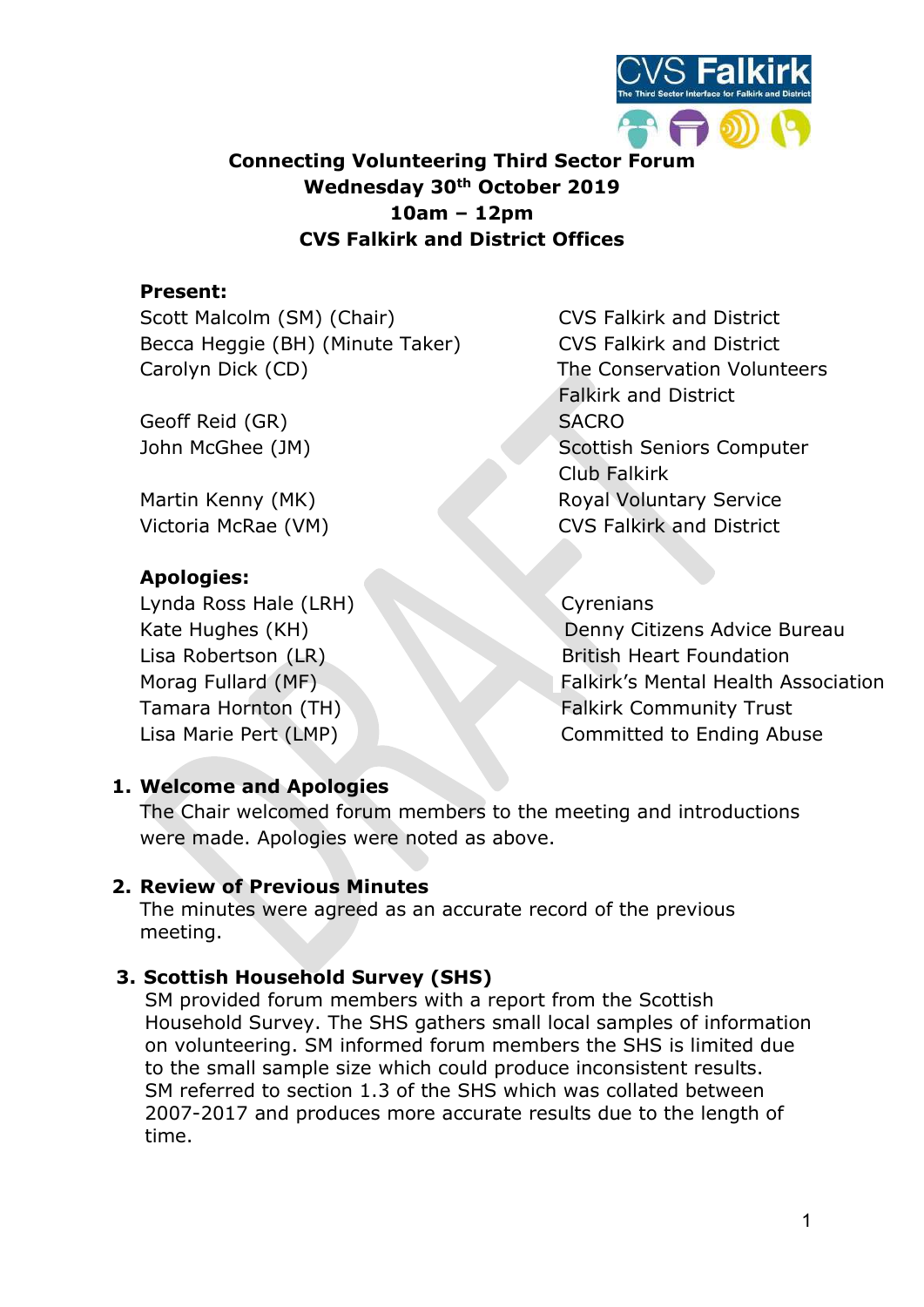

SM gave a brief summary of section 1.4 which states volunteering needs to diversify in terms of the groups of people who are volunteering.

SM highlighted the key points of the SHS to forum members:

- Informal volunteering is more inclusive across society, with a volunteering participation rate of 31% in the most deprived areas compared to 39% in the 20% least deprived areas.
- Informal volunteering is an important litmus test for strong neighbourhoods and engaged communities. Communities where people help each other informally provide invaluable contributions in the alleviation of social isolation and loneliness, 18% of people keep in touch with someone who is at risk of being lonely.
- The headline rate for formal volunteering has declined to 26% from 28% in 2017; however there are signs that formal volunteering is becoming more inclusive.
- The gap between adult volunteering and rates in the most and least deprived areas has reduced from 18% in 2017 to 11% in 2018.
- The increased volunteering participation for those who are unemployed up from 24% in 2017 to 26% in 2018.
- The adult formal volunteering participation rate may be lower in 2018 but the frequency of volunteering is higher.
- The 35- 44 age group still have the highest volunteering participation of any age group at 33%.
- Higher contribution of women volunteers in the 35-44 age group, 37% for women versus 28% for men.
- There has been a decline in youth volunteering to 26% for those aged 16-24 compared to 29% in 2017.

VM noted within the survey gives an idea of the type of volunteering throughout the whole of Scotland and Falkirk is above the national average.

### 4. Volunteering for all: national framework

In the last 18 months Scottish Government has been working with partners from the volunteer and community sector, local government and NHS, with academics and social researchers, and with volunteers to produce a volunteering strategy.

Back in 2004 Scottish Government launched their volunteering strategy which provided a theoretical base to further develop volunteering. In 2014 Scottish Government refreshed their volunteering strategy. VM noted volunteering has evolved since then and would like to produce a working document using the information from SHS, third sector organisations and locality planning with aims of creating diversity.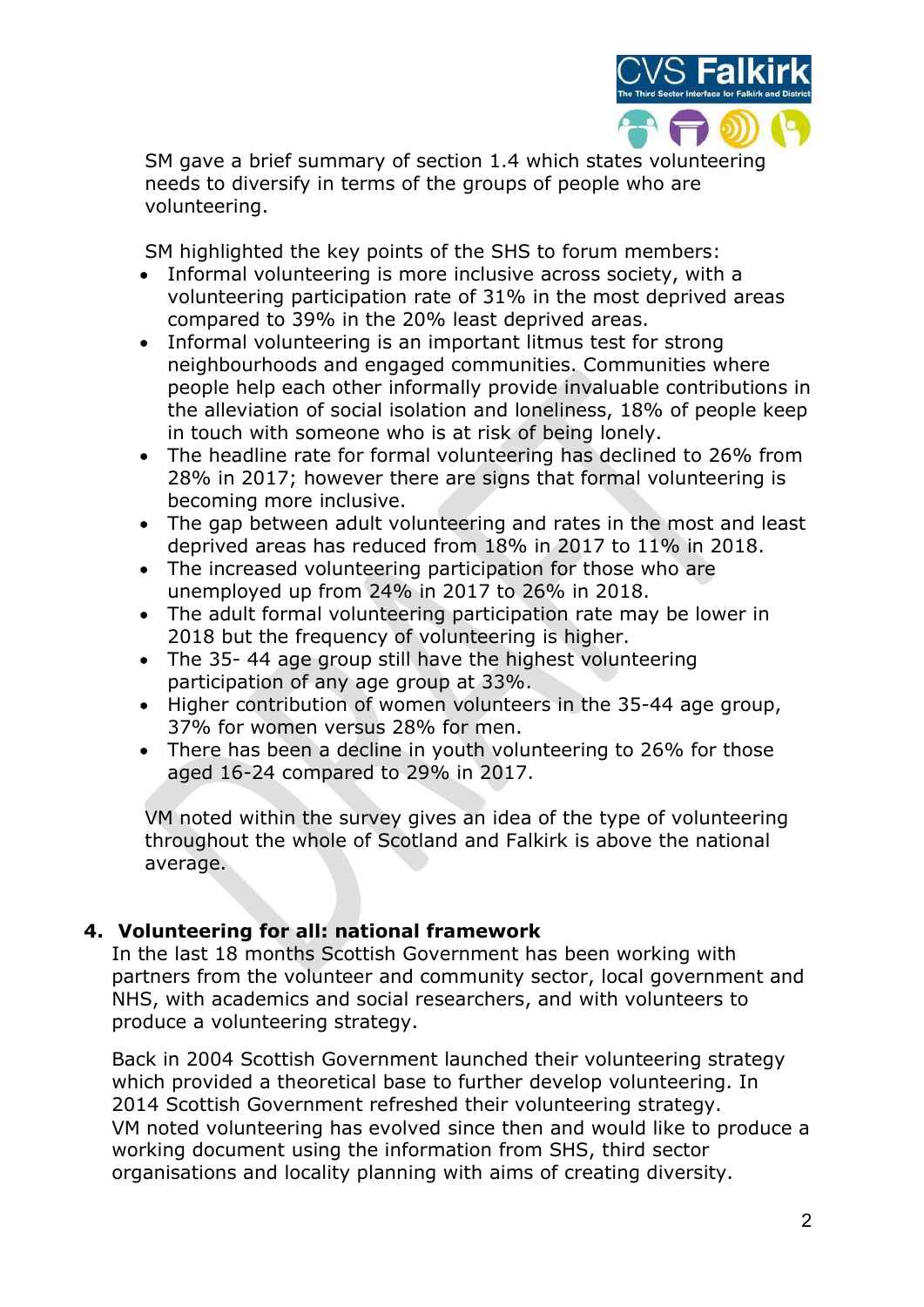

Scottish Government have created a Scottish volunteering framework strategy , VM informed forum members she would like to link the strategy to SHS and look at how Falkirk can drive this forward.

VM went on to speak about the objectives of the framework:

- Set out clearly and in one place a coherent and compelling narrative for volunteering.
- Define the key outcomes desired for volunteering in Scotland over the next ten years.
- Identify he key data and evidence that will inform, indicate and drive performance at a national and local level.
- Enable informed debate and decision about the optimal combination of programmes, investments and interventions.

The Framework development was overseen by an External Reference Group, whose remit was to:

- Provide leadership and facilitate collaboration across a range of partners and sectors to develop the Volunteering Outcomes Framework in order to influence decision-making on the development of related policies at local and national levels.
- Advise Scottish Government on priorities, challenges and actions, championing the role of volunteering in delivering the Scottish Government's Purpose and National Outcomes.

Action: VM to send forum members link to Volunteering Framework document.

#### 5. Third Sector Partner Updates 5.1 Royal Voluntary Service (RVS)

MK informed forum members RVS are currently focusing on, On Ward Services, which involve volunteers working on the wards in hospitals to provide support to older people to make their stay in hospital easier. MK noted he is keen to link with organisations to look at coproduction opportunities to provide support to older people when they leave hospital.

MK informed forum members he is running a hub project in Stirling which he would like to replicate in Falkirk Community hospital.

Action: MK to send details of community hub in Stirling. Action: JK to help look at a range of services to promote through community hub.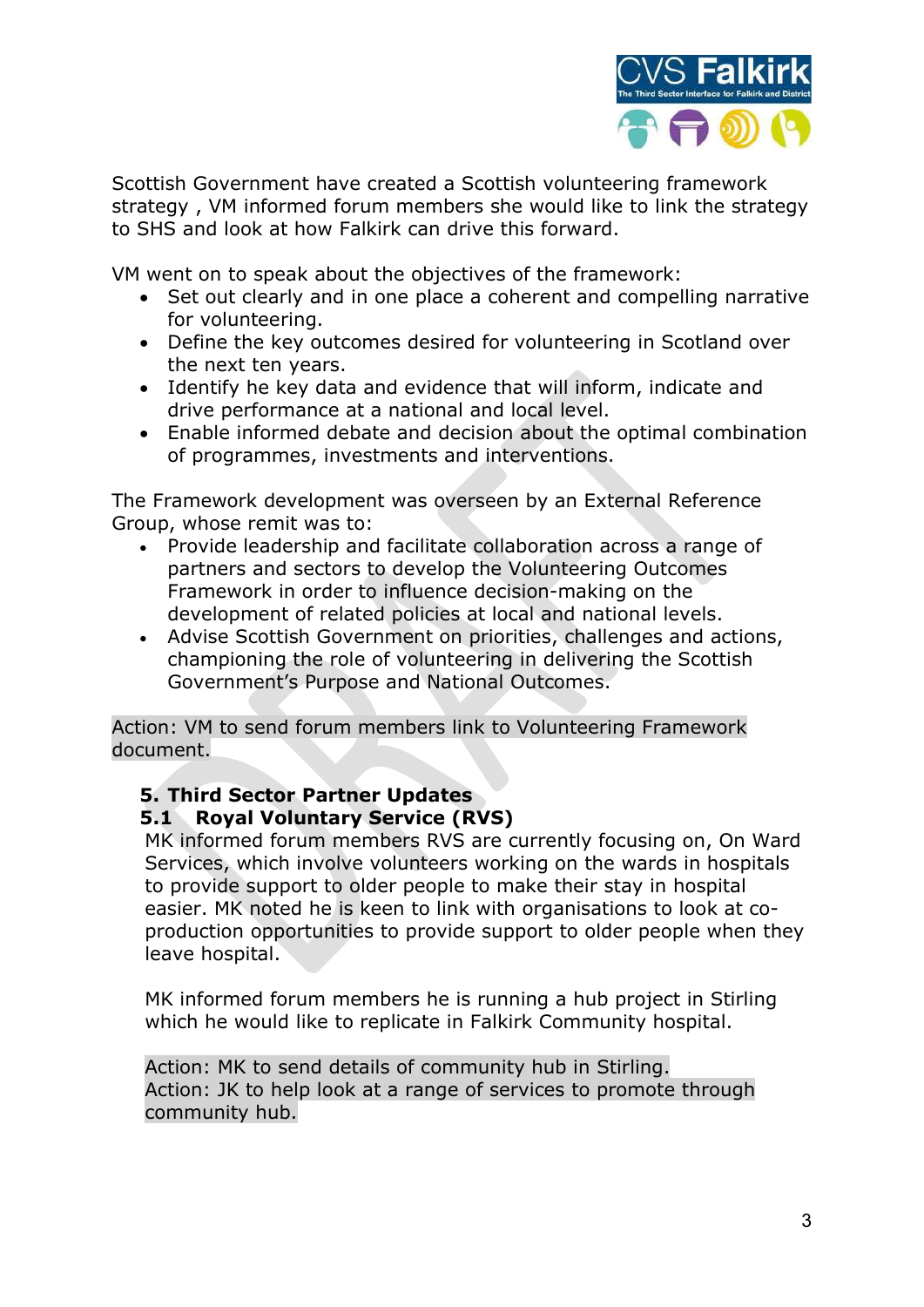

# 5.2 The Conservation Volunteers (TVC)

 CD informed forum members she took two volunteers with disabilities to London to collect a runner up prize in the TCV Green Heroes of the Community award.

CD gave a brief update about the projects taking place in Camelon such as the, Youth Club, Nature Club and the Wellie boot Toddler which is a closed group for families in Camelon.

# 5.3 SACRO

SACRO currently only have one active volunteer, who attended the staff conference last week and has completed the first part of her training. Their volunteer would like to progress onto an intensive support package which involves monitoring high level offenders. GR has signposted her onto a whole systems approach worker which will help her achieve her outcomes.

Action: GR to review volunteering opportunities currently on our system.

## 5.4 Scottish Seniors Computer Club Falkirk

Scottish Seniors Computer Club is now based at Tesco Redding Community Room, Colliery Road, Redding, FK2 9RA. JM informed forum members they are looking for three new volunteers. The group are also now a part of the Online Centres Network and can use the Learn My Way programme for IT. JM noted the programme is a structured training course for learners and volunteers.

Action: JM to send information on Online Centres Network to SM.

# 6. Update from CVS Falkirk

# Seasonal Flu Vaccination Programme 2019

Working in partnership with Forth Valley, NHS Falkirk Council is once again offering a seasonal flu vaccination to Care Workers. Vaccination is the best protection we have against an unpredictable virus that can cause unpleasant illness in children and severe illness and even death among atrisk groups including older people, pregnant women and those with an underlying medical health condition.

Your role has a potentially heightened risk of infection which can readily be transmitted to vulnerable service users. You also provide a valuable service to the community and vaccination can help ensure this very important service can be sustained.

We would like to invite to attend the following venue to receive a flu vaccination; other clinics will be held later in the season:

Date Vaccination Centre:

Friday 8th November 2019 Rossvail Training Room, Camelon